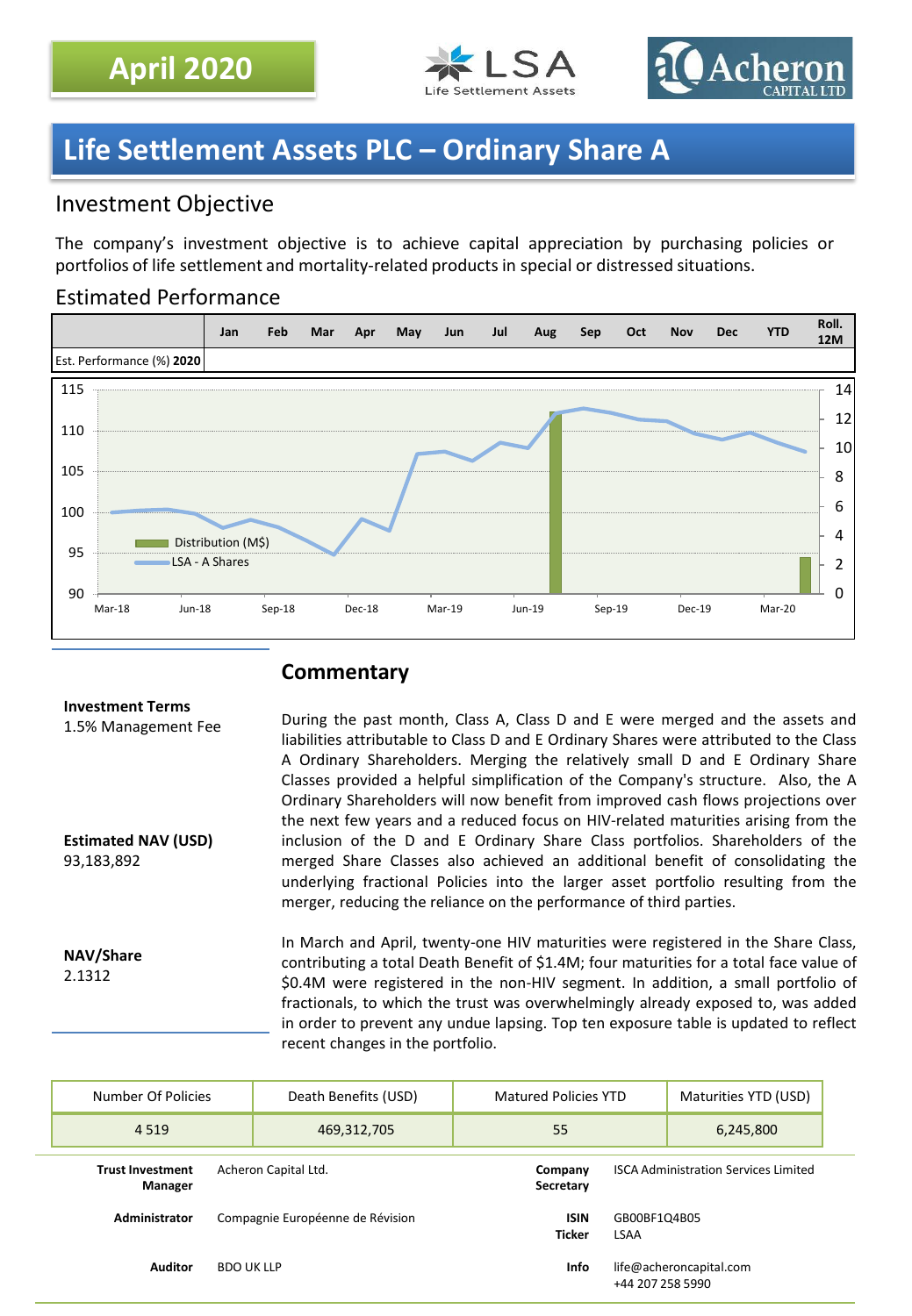# **April 2020**







0% 10% 20% 30% 40% 50% 60% 70% 80% 90% 100% Female Male **Distribution By Gender** Non-HIV HIV

**Distribution by Insurance Company**



## **Distribution by Issue Date(2) (Yrs)**



**Maturities Since Inception**



(1)Indicates the available face amount to LSA which is a fractional interest of initial face amount. (2)Distribution by issue dates reflects the time since the life insurance policy was issued. Source of Data: Acheron Capital Ltd unless otherwise stated.